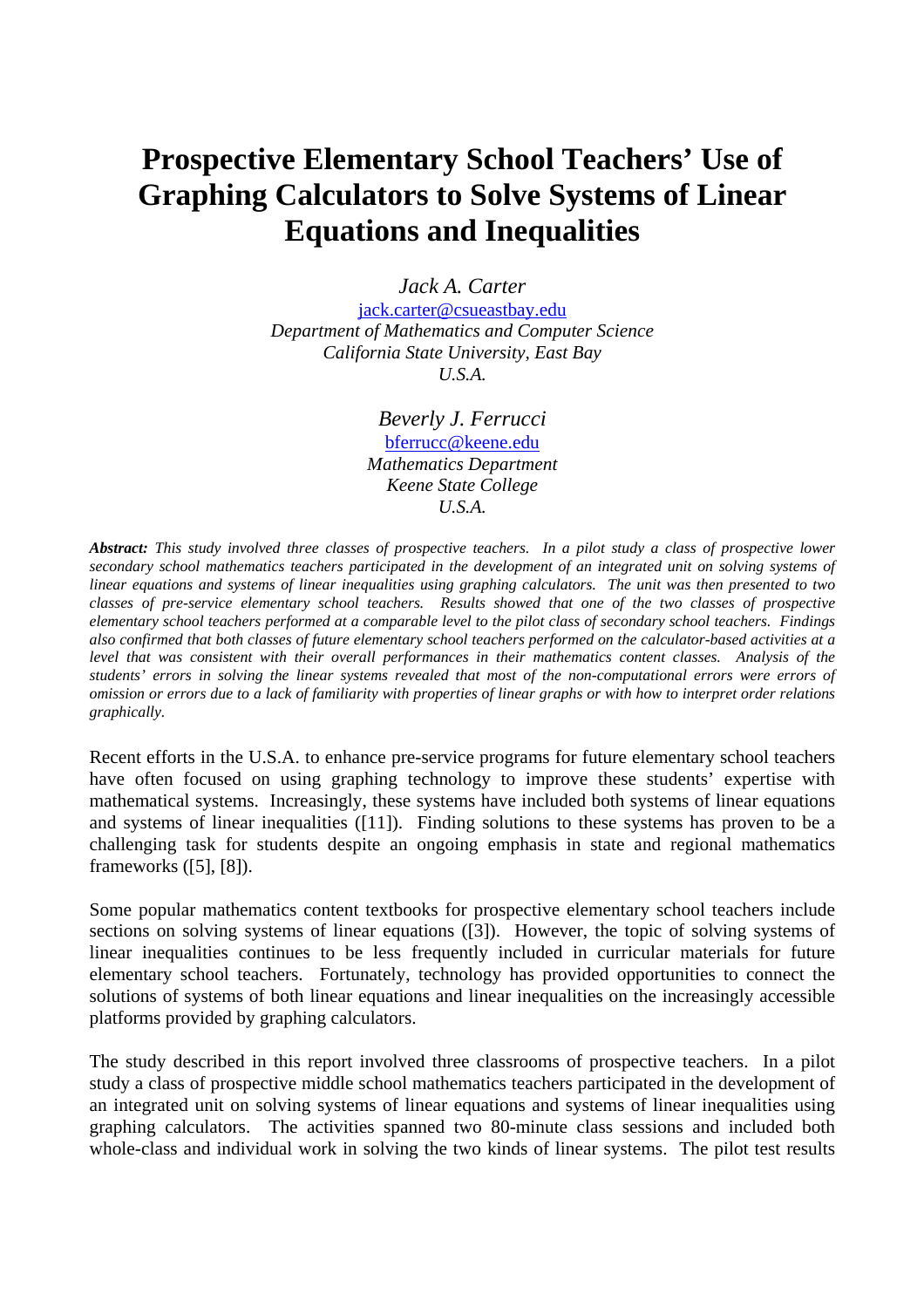led to refinements in the activities and the pilot test results showed that the future middle school teachers' performance on the individual activities were comparable to their performances in both prior and subsequent assessments in the course.

Observations of the prospective middle school teachers' work on the pilot test activities involving systems of linear equations revealed that these students were familiar with using graphing calculators to graph and solve systems of equations. As a result, these activities appeared rather routine to them. The most common errors on the pilot test activities about systems of equations were (1) using terminating decimals to represent repeating decimals in solutions and (2) incorrectly applying the distributive property of multiplication over addition when rewriting fractional coefficients as integer coefficients in equations. One-third of the pilot test participants scored 100% on the activities on solving systems of linear equations; the mean of these scores was 89% while the median was 86%.

Observations of pilot test participants while they worked on activities involving systems of linear inequalities showed that they appeared to feel more challenged by these activities and they seemed to enjoy these activities more than the activities on systems of linear equations. Results from this portion of the pilot test revealed the need to rewrite one system to include the inequality  $x \ge 0$ . This was done on the blackboard for the pilot test participants while the activity sheets were annotated with this correction for subsequent administrations of the activities.

Pilot test participants also complained that it was difficult to position the trace cursor to boundary points or points of interest on the region formed by the graphs of the inequalities. This was a difficulty inherent in the calculator application that was used in this set of activities and the researchers encouraged the pilot test participants (and participants in subsequent administration of the activities) to experiment with the arrow keys that control the movement of the cursor (Figure 1).



**Figure 1** Participants Using Calculator's Arrow Keys to Control Movement of Cursor

Despite this difficulty, two-thirds of pilot test participants scored 100% on the activities on solving systems of linear inequalities and the mean of these scores was 91%. All but one of the pilot test participants correctly reported the coordinates of the points of interest or boundary points of the regions formed by the graphs of the inequalities by using exact decimal or fractional representations.

Following the pilot study, four 100-minute sessions were used to present the activities on linear systems to two classes of pre-service elementary school teachers. During the first two sessions, students reviewed and refined their knowledge of algebraic solutions to systems of linear equalities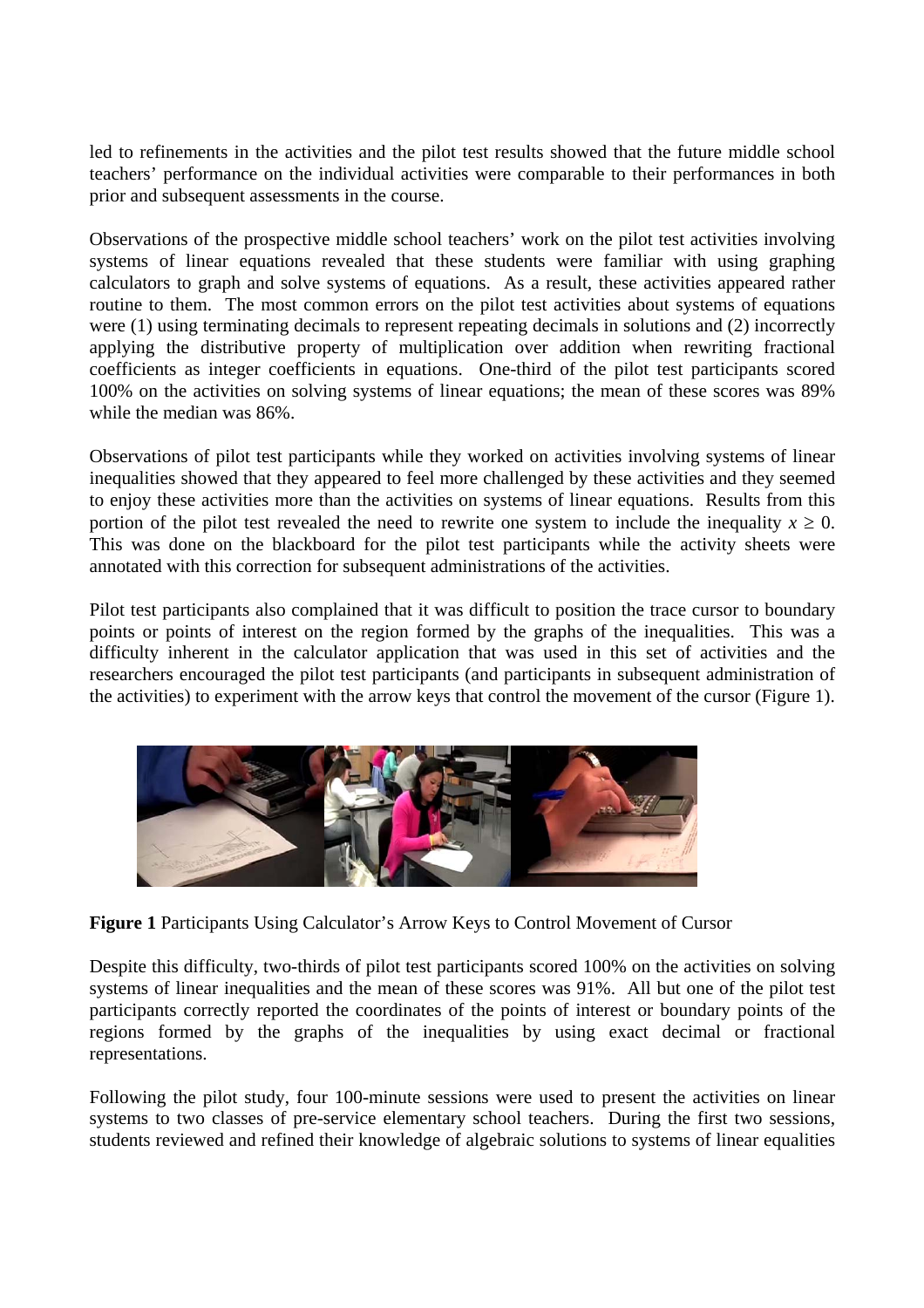and systems of linear inequalities. During the next two class sessions students participated in graphing calculator activities that emphasized tabular and graphical solution strategies. The third session was devoted to solving systems of liner equations; while the fourth focused on a calculator applications approach to solving systems of linear inequalities graphically.

The results of this study showed that one of the two classes of prospective elementary school teachers performed at a comparable level to the pilot class of future middle school teachers. Table 1 shows the average scores of the pilot test participants and the two class sections of future elementary school teachers on the activities involving systems of linear equations and systems of linear inequalities. Notably, the mean scores of the pilot group (91.39%) and class section 2 of the prospective elementary school teachers (91.96%) were comparable.

| <b>Table 1</b> Average Scores of Pilot Group and Class Sections of Pre-Service Elementary School |
|--------------------------------------------------------------------------------------------------|
| Teachers on Activities on Systems of Linear Equations and Inequalities                           |

|                     | <b>Systems of Linear</b><br><b>Systems of Linear</b> |                                |
|---------------------|------------------------------------------------------|--------------------------------|
|                     | <b>Equations Activities</b>                          | <b>Inequalities Activities</b> |
| Pilot Group         |                                                      |                                |
| Mean Score          | 89.29                                                | 91.39                          |
| <b>Median Score</b> | 85.71                                                | 100                            |
| Section 1           |                                                      |                                |
| Mean Score          | 73.81                                                | 76.67                          |
| <b>Median Score</b> | 71.43                                                | 84.17                          |
| Section 2           |                                                      |                                |
| Mean Score          | 70.3                                                 | 91.96                          |
| <b>Median Score</b> | 71.43                                                | 95                             |

Figures 2 and 3 display box plots of the participants' scores for Sections 1 and 2. In both sections the plots indicate that the range of scores on the activities with the systems exceeded the range of the participants' course scores.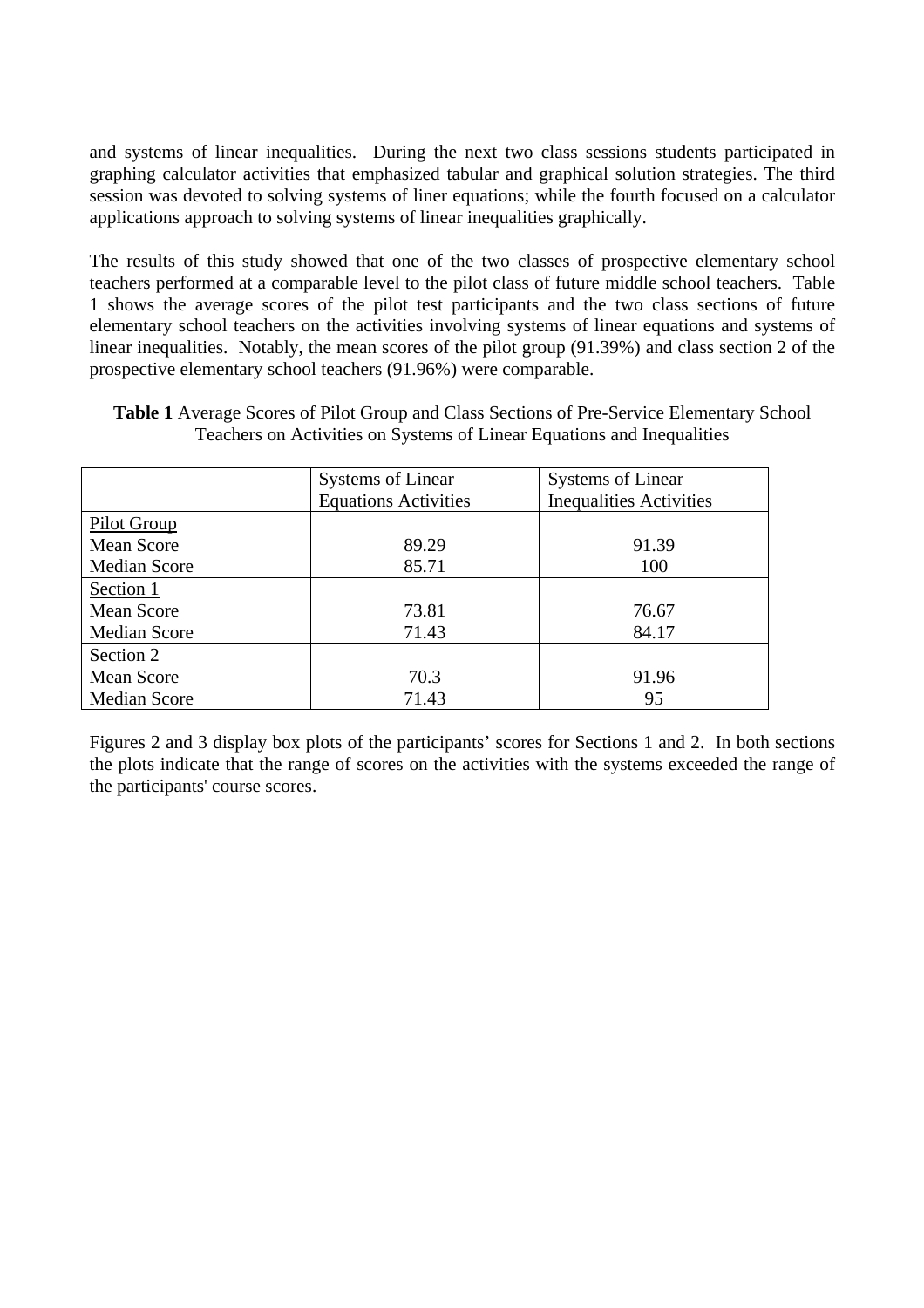**Box Plots of Section 1 Results**



**Figure 2** Box Plots of Section 1 Results on Activities and for the Course



**Figure 3** Box Plots of Section 2 Results on Activities and for the Course

Results also confirmed that both class sections of prospective elementary school teachers performed on the calculator-based activities at a level that was consistent with their overall performances in the course. Table 2 shows the mean scores of the two class sections of future elementary school teachers on the activities involving systems of linear equations and systems of linear inequalities and the mean of each class section's course scores.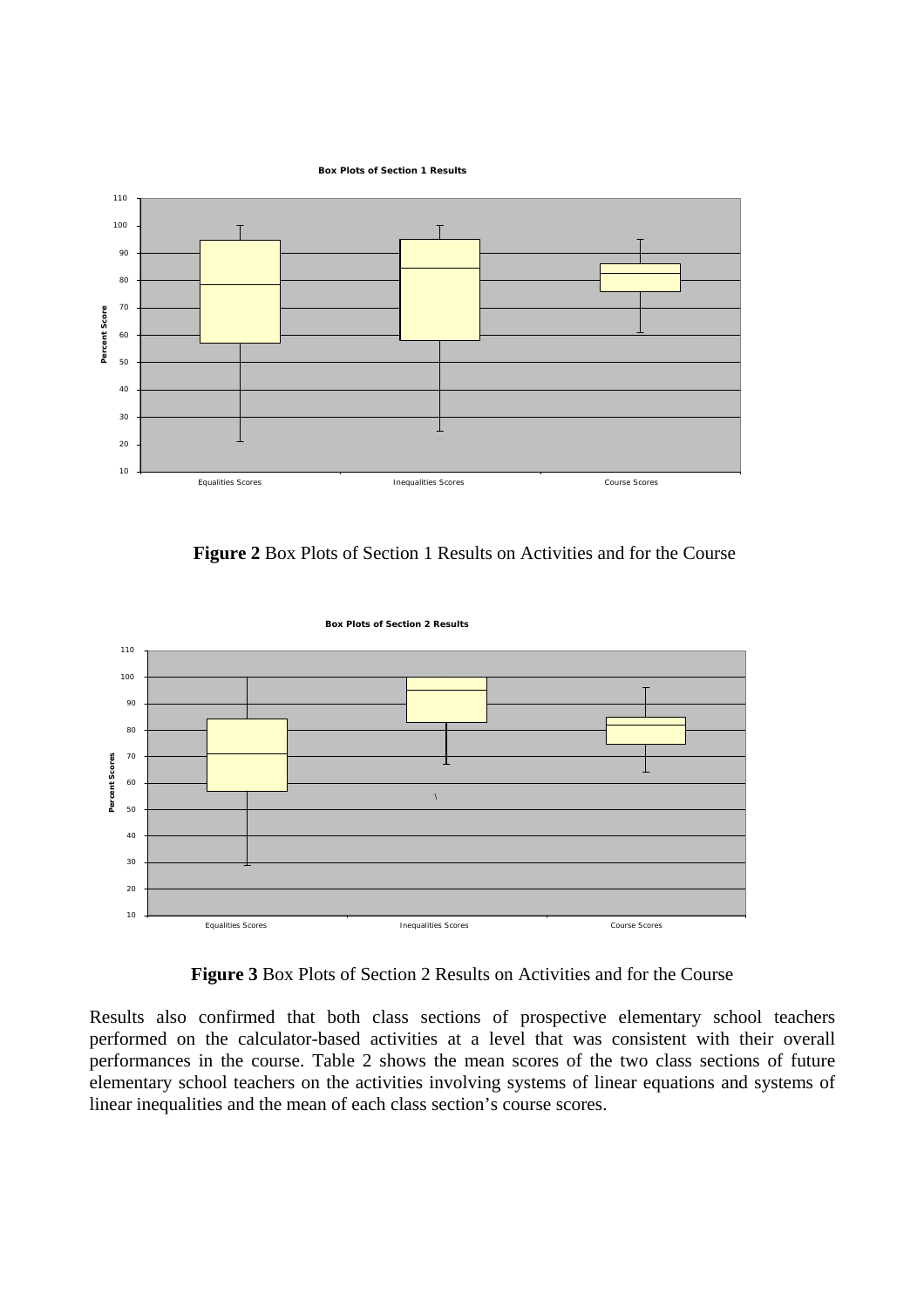## **Table 2** Mean Scores of Class Sections of Pre-Service Elementary School Teachers for the Activities on Systems of Linear Equations and Inequalities and for the Course

|           | <b>Systems of Linear</b><br><b>Equations Activities</b> | <b>Systems of Linear</b><br>Inequalities |               |
|-----------|---------------------------------------------------------|------------------------------------------|---------------|
|           |                                                         | Activities                               | Course Scores |
| Section 1 | 73.81                                                   | 76.67                                    | 81.41         |
| Section 2 | 70.3                                                    | 91 96                                    | 80.78         |

Post-treatment qualitative data and videotapes of the prospective elementary teachers completing the graphing calculator activities showed improved confidence among the participants about their abilities to solve linear systems and increased confidence in their own mathematical expertise. Specifically, students were asked to respond to the following questions:

(1) Do you feel that the graphing calculator activities pertaining to the systems of linear equations/inequalities improved your understanding of the topic?

(2) Based on your previous experience with graphing calculators and your experience performing these activities, how do you believe that graphing calculators should be used in classrooms in school?

(3) Did you feel challenged by the graphing calculator activities pertaining to the systems of linear equations/inequalities? And

(4) What type of calculator do you own?

Responses revealed that most of the future teachers felt that the activities improved their understanding of the systems and most of the future teachers expressed an increased confidence in their abilities to solve similar systems by using graphing calculators. Results also showed that most of the pre-service teachers expected to use graphing calculators in their school classrooms and that a minority of the respondents owned a graphing calculator.



**Figure 4** Image from the Video Study of Students' Performance on Activities Involving Systems of Inequalities

A video study of the students' errors in solving the systems of linear equations and inequalities (Figure 4) revealed that most errors were computational or errors of omission. The most common computational errors were incorrect evaluations of a linear function with an independent variable's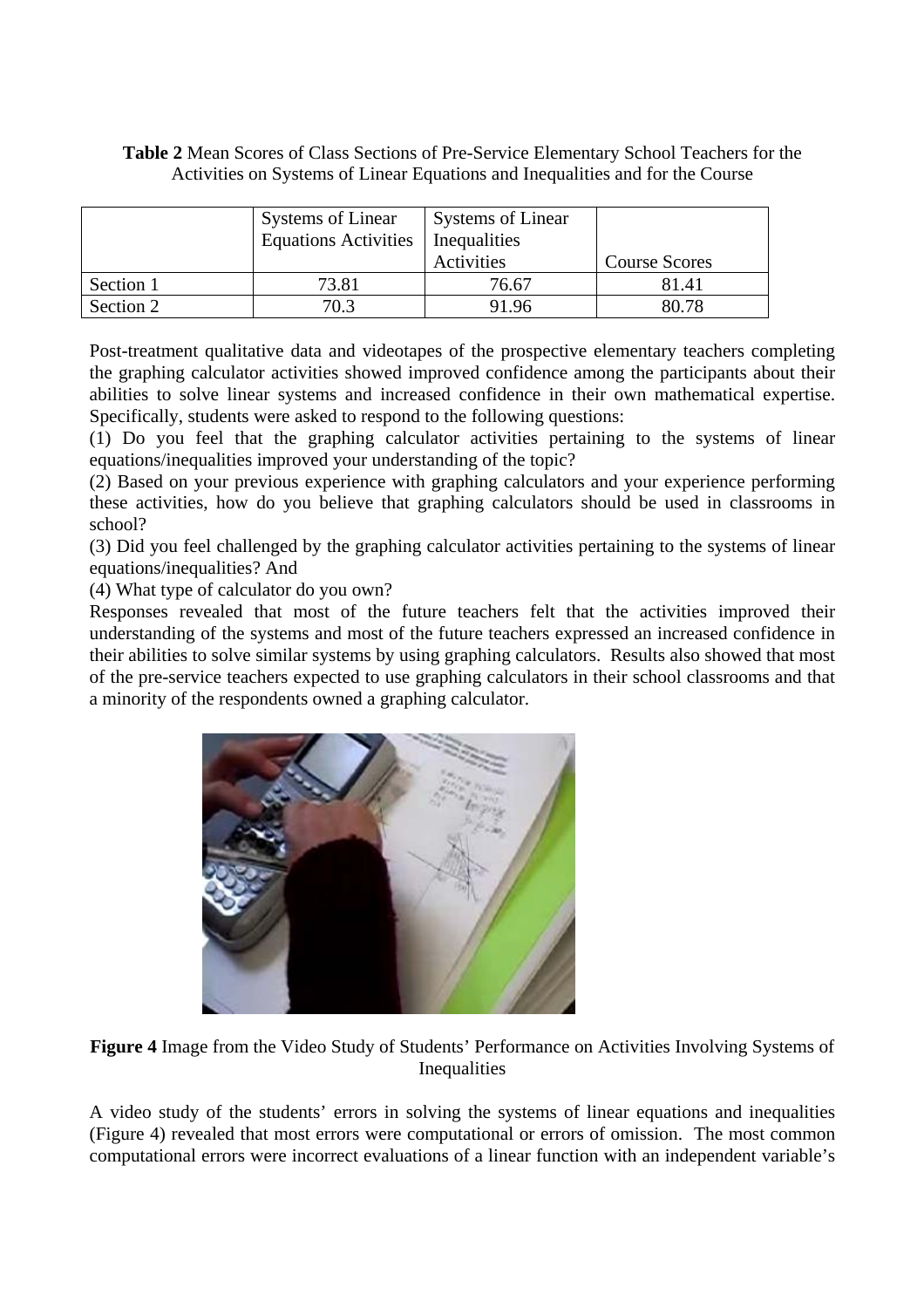value when attempting to find the value of the dependent variable. The most common errors of omission were missing coordinates of a vertex (or vertices) for the region representing the solution set of a system of inequalities. Other errors arose from a lack of familiarity with properties of linear graphs or with how to interpret order relations graphically. The most common of these errors stemmed from failing to recognize that linear functions with different slopes had intersecting graphs, incorrectly transforming a linear equation from the general form into the slope-intercept form, and incorrectly representing regions bounded by inequalities involving  $>$  or  $<$  as regions that included the boundary line(s).

While the average scores in Table 1 may indicate that participants made fewer errors in solving the systems of inequalities than in solving the systems of equations, there is no guarantee that any improvement in scores was due to an enhanced expertise with the systems of inequalities. An explanation for any reduction in errors appears just as likely to involve the use of the mathematically powerful calculator application in solving the systems of inequalities, or the increased experience in operating the calculators as a result of the practice from first solving systems of equations with this technology.

Without the technological boast provided by the graphing calculator application, the teaching and learning of how to solve systems of linear inequalities requires substantially more time and effort. As a result, mainstream mathematics texts for pre-service elementary school teachers often contain, at best, cursory descriptions about simultaneous linear equations in two unknowns ([9], [6]). However, lesson studies from Asia ([7]) and developmental studies from Europe ([10]) continue to accentuate the important role that technology and realistic situations play in developing tools for solving linear systems. Measures of just how important this role is in the teaching and learning the fundamentals of school mathematics is also increasing evident in State and local curriculum frameworks ([2], [1]).

Systems of linear equations and inequalities are a staple of beginning algebra that are subsequently used to develop linear programming concepts and the simplex algorithm for optimization problems. Consequently, the activities considered in this study could be extended by connecting the solutions of these systems to meaningful practical contexts thereby bringing scaled-down problem situations similar to those tackled by operations researchers into the classroom ([4]). Extensions such these could help prospective elementary school teachers gain a better understanding of the real-world problems that technology-aided mathematics can represent and solve so elegantly.

## References

[1] Alabama State Department of Education. (1999). Today's Students, Tomorrow's Citizens: Pathways for Learning Mathematics. Montgomery, AL: Author.

[2] Becker, J. and J. McClain. (1997). Algebra One: An Applied Approach. Indianapolis, IN: Indiana State Commission for Higher Education.

[3] Billstein, R., S. Libeskind, and J.W. Lott. *A Problem Solving Approach To Mathematical Reasoning for Elementary Teachers, Eighth Edition.* Boston, MA: Addison Wesley, 2004.